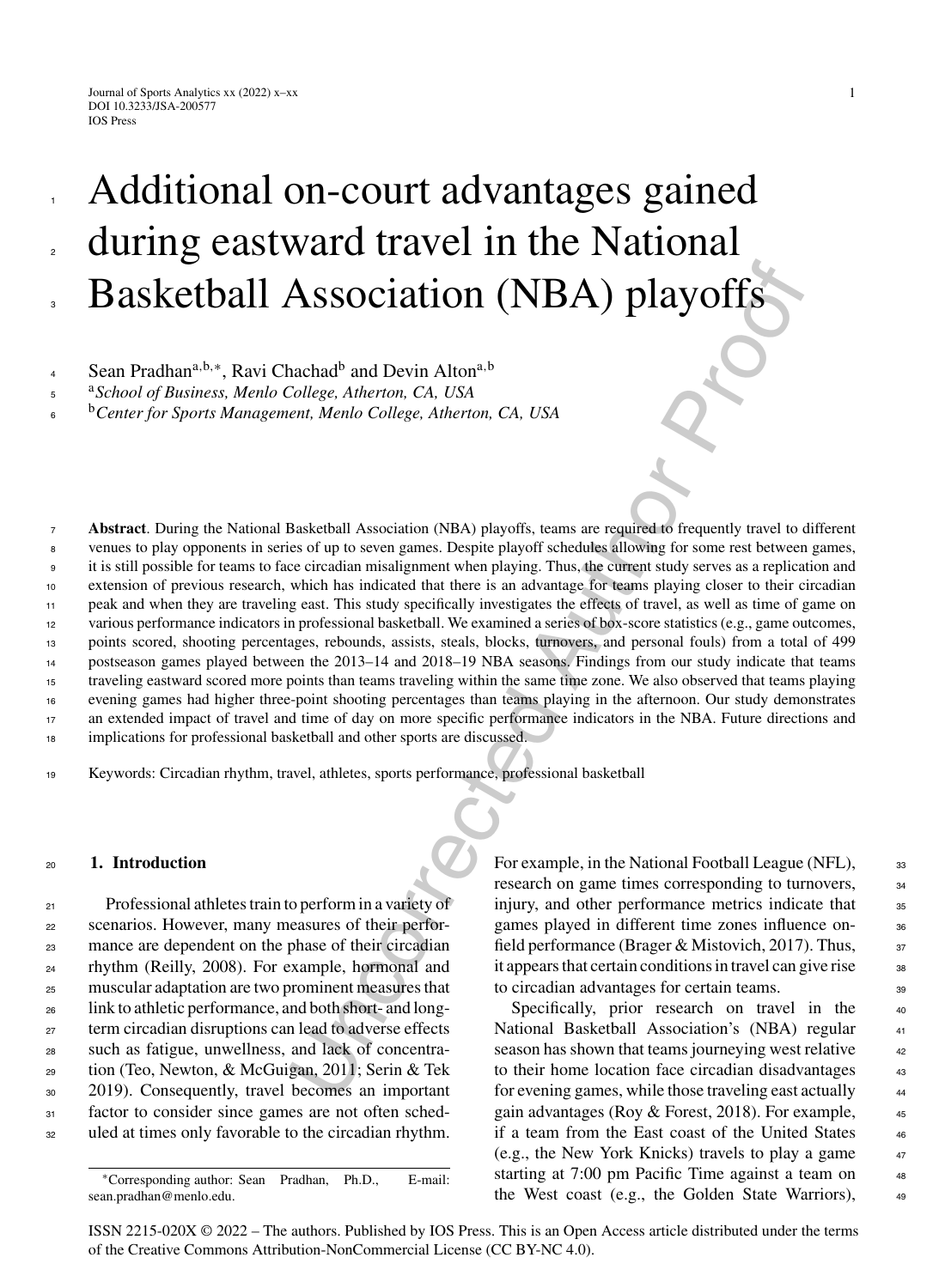then this means that they would be playing at the equivalent of 10:00pm relative to their home time zone (i.e., Eastern Time). This particular study focused on the circadian disadvantages during away games on NBA, NFL, and National Hockey League (NHL) teams from 2010 to 2015. The authors found that these effects are exacerbated as a team crosses more time zones. Their study offers evidence to suggest that this travel disadvantage transcends the type of sport and underscores the need to address the circadian rhythm in sports performance practices.

 Accordingly, the current study attempts to repli- cate and extend previous research by examining the effects of travel on performance within the NBA play- offs. Replication studies effectively expand upon the methods of an original study to provide more insight on a topic and not detract from the findings of qual- ity data and measures (Block & Kuckertz, 2018). If previous findings hold true, then this will be a con- ceptual replication (Walker, James, & Brewer, 2017). The value of this replication and extension is that playoff games have a more critical effect on the fate of a team. The playoffs in any sport are a vital time in the season, in which teams compete for a chance at the title for best in the league. Regular season games, when compounded, influence the overall standing to enter the playoffs and home-court advantage, but in the playoffs, a single game can determine elimina- tion or triumph. Based on previous literature, we hypothesized that teams would have greater circadian advantages during eastward compared to westward 81 travel.

### <sup>82</sup> **2. Materials and methods**

 In 2013, the NBA Board of Governors unani- mously voted for a change to their 7-game series 85 playoff structure for the Finals (Golliver, 2013). Under the original configuration, teams played an alternating 2-3-2 home/away format. From the 2013–14 season and beyond, NBA teams would play Finals series using a 2-2-1-1-1 format, intro- ducing additional travel concerns and considerations 91 for such teams (Pycior, 2018). Thus, we exam- ined all 499 postseason games played following this change during the 2013–14 to 2018–19 seasons. Data 94 were collected from the following publicly-available databases: Basketball-Reference and NBA.com. In extension of Roy and Forest (2018), we investi-97 gated the impact of direction of travel from the home city (westward, same time zone, eastward),

time of day (afternoon =  $17:00$  Eastern Time or earlier, evening  $= 17:30$  Eastern Time or later), and time  $100$ zones traveled on game outcomes (win, loss) and the 101 following team box score statistics: shooting percentages, points scored, assists, rebounds, blocks, steals, 103 turnovers, and personal fouls.

#### *2.1. Data analysis* 105

All analyses were performed using RStudio (Ver-<br>106 sion 3.6.2) and jamovi (Version  $(1.2.3)$ . A series of  $107$ generalized regression models with post-hoc tests 108 using the Holm-Bonferroni correction (corresponding  $p$ -values denoted as  $p_{\text{HB}}$  in-text) were performed  $110$ using the gamlj module in jamovi (Gallucci & Love,  $111$ 2018). Our initial models examined the main and  $112$ interaction effects of direction of travel and time of 113 day on game outcomes and team box score statistics. 114 Additional models were constructed to investigate the 115 impact of time zones traveled on the aforementioned 116 dependent measures. For each model, we controlled 117 for both the home and away team's playoff seeds 118 (ranging from  $1$  to  $8$  in each conference) due to fluctuations in team quality. A logistic model was assumed 120 for the analysis of game outcomes given the variable's 121 binary nature  $(1 = \text{win}, 0 = \text{loss})$ .

size than crossess<br>
and as a team consistence to 2.7. Data analysis<br>
why offers evidence to 2.7. Data analysis<br>
the need to address the<br>
arthoreas provides and jamovi (Version 1.2.3). A state that the need to address the<br> Prior to examining the box-score statistics, 123 skewness-kurtosis graphs (Cullen & Frey, 1999) were 124 constructed for each of the measures using the fitdis- <sup>125</sup> trplus package (Delignette-Muller, Dutang, Pouillot, 126 Denis, & Siberchicot, 2020). These graphs are utilized to help select the appropriate data distribution 128 based on the kurtosis and squared skewness of such 129 variables prior to analysis (Kay, Dolcy, Bies, & Shah, 130  $2019$ ). In the manner of Delignette et al.  $(2014)$ , 131 we used the descdist function with a non-parametric 132 bootstrapping procedure based on  $1,000$  samples to fit  $1,000$ the distributions. Following visual inspection of these  $_{134}$ plots (see Fig. 1), we assumed a negative binomial  $1$ <sup>35</sup> distribution for all frequency-based discrete statistics 136 (i.e., points scored, assists, rebounds, blocks, steals, <sup>137</sup> turnovers, and personal fouls) and a normal distribu- <sup>138</sup> tion for shooting percentages (i.e., overall field-goal, 139 free-throw, and three-point).

### **3. Results** <sup>141</sup>

The loglikelihood ratio tests from the regres-<br>142 sion models revealed that overall direction of travel 143 was meaningfully related to team assists  $($ ,  $p = .01)$ , 144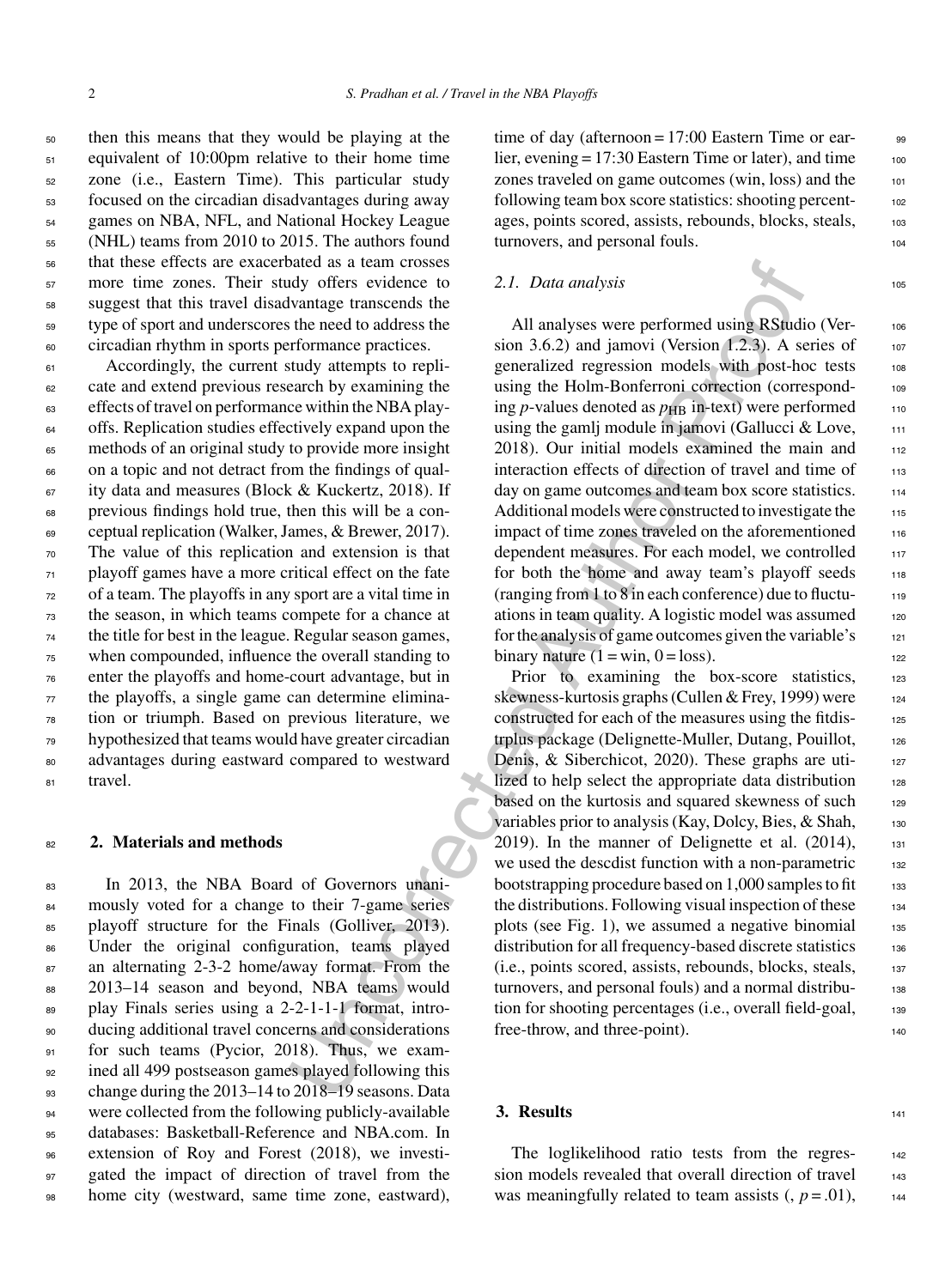

Fig. 1. Skewness-kurtosis graphs (Cullen & Frey, 1999) for box-score statistics.

145 personal fouls  $( = 8.06, p = .02)$ , and field-goal 146 percentage  $( = 6.48, p = .04)$ . Inspection of the Holm-147 Bonferroni post-hoc tests indicated that teams trav-<sup>148</sup> eling eastward had significantly more assists (*EMM*  $149 = 22.57$ ,  $SE = 0.81$ ,  $95\%$  CI [21.04, 24.21]) than those <sup>150</sup> traveling westward (*EMM* = 19.91, *SE* = 0.69, 95% 151 CI [18.61, 21.30];  $z = 2.51$ ,  $p_{HB} = .02$ ) and within <sup>152</sup> the same time zone (*EMM* = 20.10, *SE* = 0.38, 95% 153 CI [19.36, 20.86];  $z = 2.86$ ,  $p_{HB} = .01$ ). In addition,  $154$  teams traveling eastward (*EMM* = 23.99, *SE* = 0.80, <sup>155</sup> 95% CI [22.48, 25.61]) committed significantly more 156 personal fouls  $(z=2.87, p_{HR} = .01)$  than those trav-<sup>157</sup> eling within the same time zone (*EMM* = 21.53, <sup>158</sup> *SE* = 0.39, 95% CI [20.79, 22.30]), and marginally 159 more fouls  $(z = 2.08, p_{HB} = .08)$  than teams traveling <sup>160</sup> westward (*EMM* = 21.81, *SE* = 0.69, 95% CI [20.51,  $161$   $23.20$ ]).

Eastward traveling teams  $\mathcal{L}$  *EMM* = 46.16%,  $\mathcal{S}E =$  162 0.86%, 95% CI  $[44.46\%, 47.85\%]$  also had significantly higher field-goal percentages  $(z=2.47, p_{\rm HB}$  164  $= .04$ ) than those traveling westward (*EMM* $=$  165 43.29%, *SE* = 0.77%, 95% CI [41.79%, 44.80%]), 166 and marginally higher percentages  $(z=2.12, \cdot 167)$  $p_{\text{HB}} = .07$ ) than teams traveling in the same time 168 zone ( $EMM = 44.11\%$ ,  $SE = 0.43\%$ ,  $95\%$  CI [43.27%, 169 44.96%]). There was also compelling evidence for  $170$ the impact of time of day on three-point percentage, 171  $= 4.29$ ,  $p = .04$ , such that teams playing evening 172 games had higher three-point shooting percentages 173 (*EMM* = 35.10%, *SE* = 0.49%, 95% CI [29.35%, <sup>174</sup> 34.76%]) than those playing afternoon games 175 (*EMM* = 32.06%, *SE* = 1.38%, 95% CI [34.15%, <sup>176</sup> 36.06%]). Generally, teams playing afternoon 177 games (*EMM* = 8.04, *SE* = 0.45, 95% CI [7.20, 178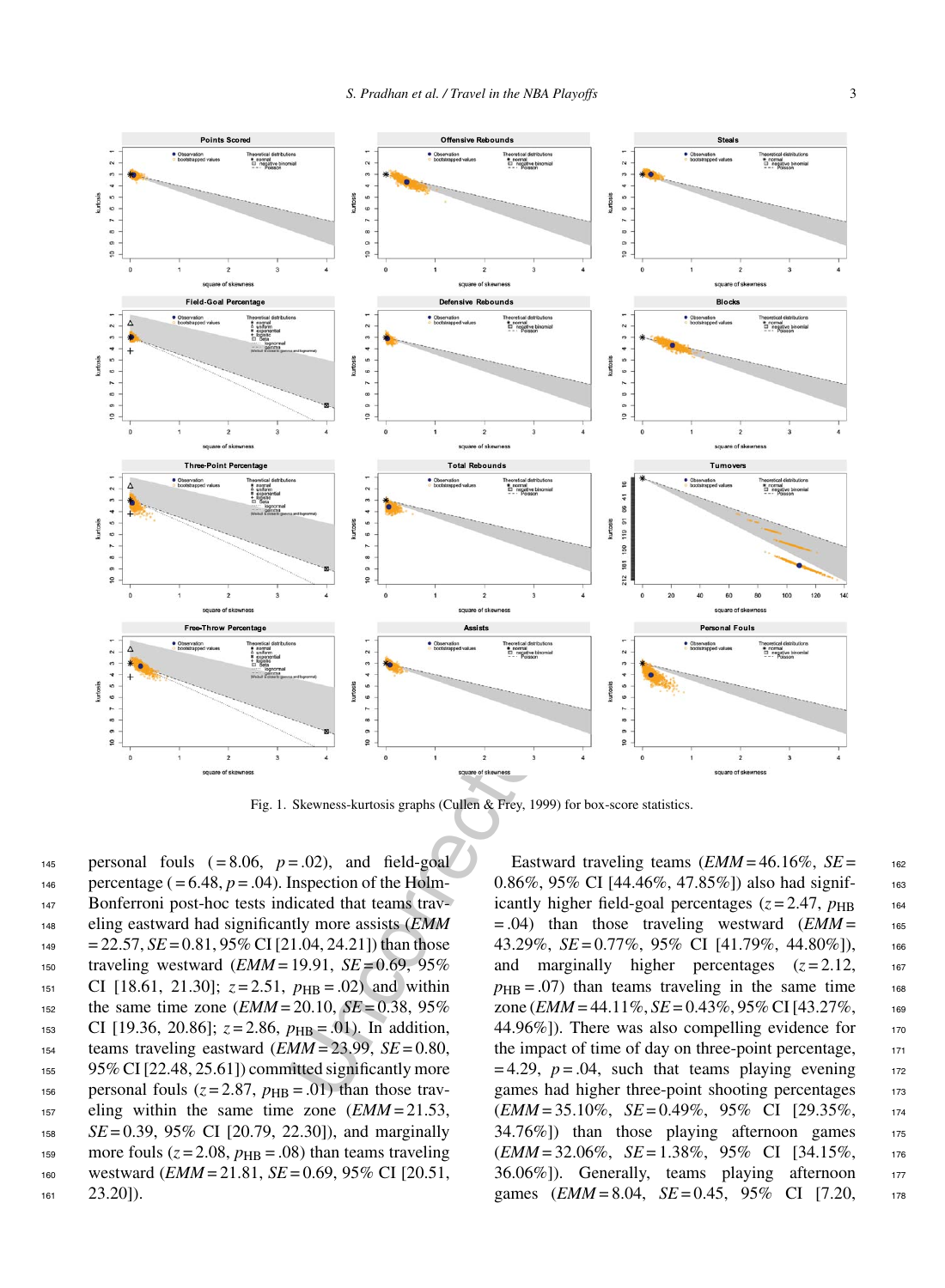179 8.98]) tended to have marginally more steals,  $180 = 3.22$ ,  $p = .07$ , than those playing evening games  $181$  (*EMM* = 7.21, *SE* = 0.15, 95% CI [6.91, 7.51]).

 Although there was no significant omnibus inter- action between direction of travel and time of day, the Holm-Bonferroni-corrected post-hoc tests revealed significant differences in team assists and field-goal percentage. Teams traveling eastward for evening games had significantly more assists than those traveling in the same time zone for such games <sup>189</sup>  $(z=2.94, p_{HB} = .05)$ , and higher field-goal percent- ages than teams traveling westward for evening 191 games  $(z=3.01, p_{HB} = .04)$ . In addition, there were several marginal differences within the interaction between direction of travel and time of day for points scored and rebounds. Specifically, teams traveling eastward for evening games scored generally more points than those traveling within the same time zone 197 for such games  $(z=2.85, p_{\rm HB} = .07)$ . Finally, teams traveling westward for evening games tended to have fewer rebounds than teams playing evening games 200 in the same time zone  $(z=2.87, p_{\rm HB} = .06)$ . Table 1 provides descriptive statistics for these analyses.

<sup>202</sup> According to the loglikelihood ratio tests, the <sup>203</sup> models for time zones traveled illustrated meaning- $_{204}$  ful overall associations with points scored ( $= 13.18$ ,  $p = .04$ , assists ( $= 21.47$ ,  $p = .002$ ), and field-goal  $_{206}$  percentage ( $= 15.19, p = .02$ ). The Holm-Bonferroni-<sup>207</sup> corrected contrasts showed that teams traveling <sup>208</sup> three time zones eastward had significantly more <sup>209</sup> assists than those traveling westward one time zone  $_{210}$   $(z=3.65, p_{HR}=.006)$  and within the same time zone  $_{211}$   $(z=3.58, p_{\rm HB} = .01;$  see Table 2). There were general <sup>212</sup> differences whereby teams traveling eastward two  $_{213}$  ( $z = 2.82$ ,  $p_{\text{HR}} = .09$ ) and three time zones ( $z = 2.98$ ,  $p_{\text{HB}} = .06$ ) had marginally more assists than those <sup>215</sup> traveling westward three time zones. Ultimately, <sup>216</sup> teams traveling eastward one time zone had higher <sup>217</sup> field-goal percentages than those traveling westward 218 one time zone  $(z = 3.46, p_{\text{HB}} = .01)$ .

## <sup>219</sup> *3.1. Specificity analyses of evening games*

 Similar regression analyses controlling for home and away team playoff seeds with Holm-Bonferroni post-hoc tests were performed to examine the impact of playing games in the afternoon or evening only. Results for evening games were generally consistent with the overall analyses. Specifically, teams traveling eastward scored more points (*EMM* = 103.93, *SE* = 1.25, 95% CI [101.51, 106.41]) than those traveling in the same time zone (*EMM* = 99.84, *SE* = 0.78, 95% CI [98.33, 101.37]; <sup>229</sup>  $z = 2.78$ ,  $p_{\text{HB}} = .02$ ); had more assists (*EMM* = 22.07, 230  $SE = 0.50$ , 95% CI [21.10, 23.08]) than teams traveling westward  $(EMM = 20.27, SE = 0.47, 95\% \text{ CI}$  232 [19.36, 21.22];  $z = 2.60$ ,  $p_{HR} = .02$ ) and in the same 233 zone (*EMM* = 20.37, *SE* = 0.31, 95% CI [19.77, <sup>234</sup> 20.98];  $z = 2.91$ ,  $p_{\text{HB}} = .01$ ; and higher field-goal 235 percentages (*EMM* = 45.28%, *SE* = 0.54%, 95% CI <sup>236</sup>  $[44.23\%, 46.34\%]$  than westward bound teams  $237$ (*EMM* = 43.05%, *SE* = 0.53%, 95% CI [42.01%, <sup>238</sup>  $44.09\%$ ;  $z = 2.95$ ,  $p_{\text{HR}} = .01$ ).

massiss than those throughly  $z = 2.91$ ,  $p_{HB} = 0.01$ ; and hapter the correct and belogainty and head to the standard the correction of example the field-goal percent.  $(EMM = 43.3\%$ ,  $6.5.43\%$ ) than westward bond the fiel In terms of time zones traveled, eastward bound 240 teams traveling three time zones had significantly <sup>241</sup> more assists (*EMM* = 25.20, *SE* = 1.49, 95% CI <sup>242</sup>  $[22.43, 28.30]$  than those traveling westward one  $_{243}$ time zone (*EMM* = 19.61, *SE* = 0.71, 95% CI [18.27,  $_{244}$ 21.05];  $z = 3.59$ ,  $p_{HB} = .007$ ) and within the same 245 time zone (*EMM* = 20.35, *SE* = 0.30, 95% CI [19.76, 246 20.95];  $z = 3.46$ ,  $p_{HB} = .01$ ). In addition, teams traveling eastward three time zones had marginally more 248 assists than those traveling westward three time zones 249 (*EMM* = 19.74, *SE* = 1.22, 95% CI [17.48, 22.29]; <sup>250</sup>  $z = 2.97$ ,  $p_{\text{HB}} = .06$  and eastward two time zones  $z_{51}$ (*EMM* = 20.85, *SE* = 0.73, 95% CI [19.47, 22.33]; <sup>252</sup>  $z = 2.79$ ,  $p_{\text{HB}} = .09$ ). Lastly, teams traveling eastward 253 one time zone for evening games had higher field- <sup>254</sup> goal percentages (*EMM* = 46.41%, *SE* = 0.82%, 95% <sup>255</sup> CI  $[44.81\%, 48.01\%]$ ) than those traveling westward  $256$ one time zone (*EMM* = 42.37%, *SE* = 0.82%, 95% CI <sup>257</sup>  $[40.78\%, 43.97\%]; z=3.50, p_{\rm HB} = .01$ .

#### *3.2. Specificity analyses of afternoon games* 259

For afternoon games, a single significant dif-<br>260 ference in direction of travel was detected in the <sup>261</sup> Holm-Bonferroni-corrected post-hoc tests, whereby 262 teams traveling eastward  $(EMM = 25.73, SE = 1.63,$  263 95% CI [22.73, 29.13]) committed more personal <sup>264</sup> fouls  $(z=2.59, p_{\text{HB}} = .03)$  than those playing in 265 the same time zone  $(EMM = 21.39, SE = 0.70, 95\%$  266 CI  $[20.06, 22.80]$ . A marginal difference in steals  $267$  $(z=2.15, p_{\rm HB} = .09)$  surfaced such that teams traveling westward had generally more steals  $(EMM = 9.25,$  269  $SE = 0.88$ , 95% CI [7.68, 11.14]) than those traveling in the same time zone  $\left(\frac{EMM}{7.28}, \frac{SE}{9.41}, \frac{271}{271}\right)$ 95% CI [6.52, 8.13]). Among time zones traveled, <sup>272</sup> there was a sole significant difference  $(z=3.30, z=273)$  $p_{\text{HB}} = .01$ ) in steals such that teams traveling westward two time zones (*EMM* = 11.26, *SE* = 1.33, 95% <sup>275</sup> CI  $[8.94, 14.20]$  had more steals than those traveling  $276$ in the same zone for afternoon games  $(EMM = 7.26,$ *SE* = 0.41, 95% CI [6.50, 8.10]).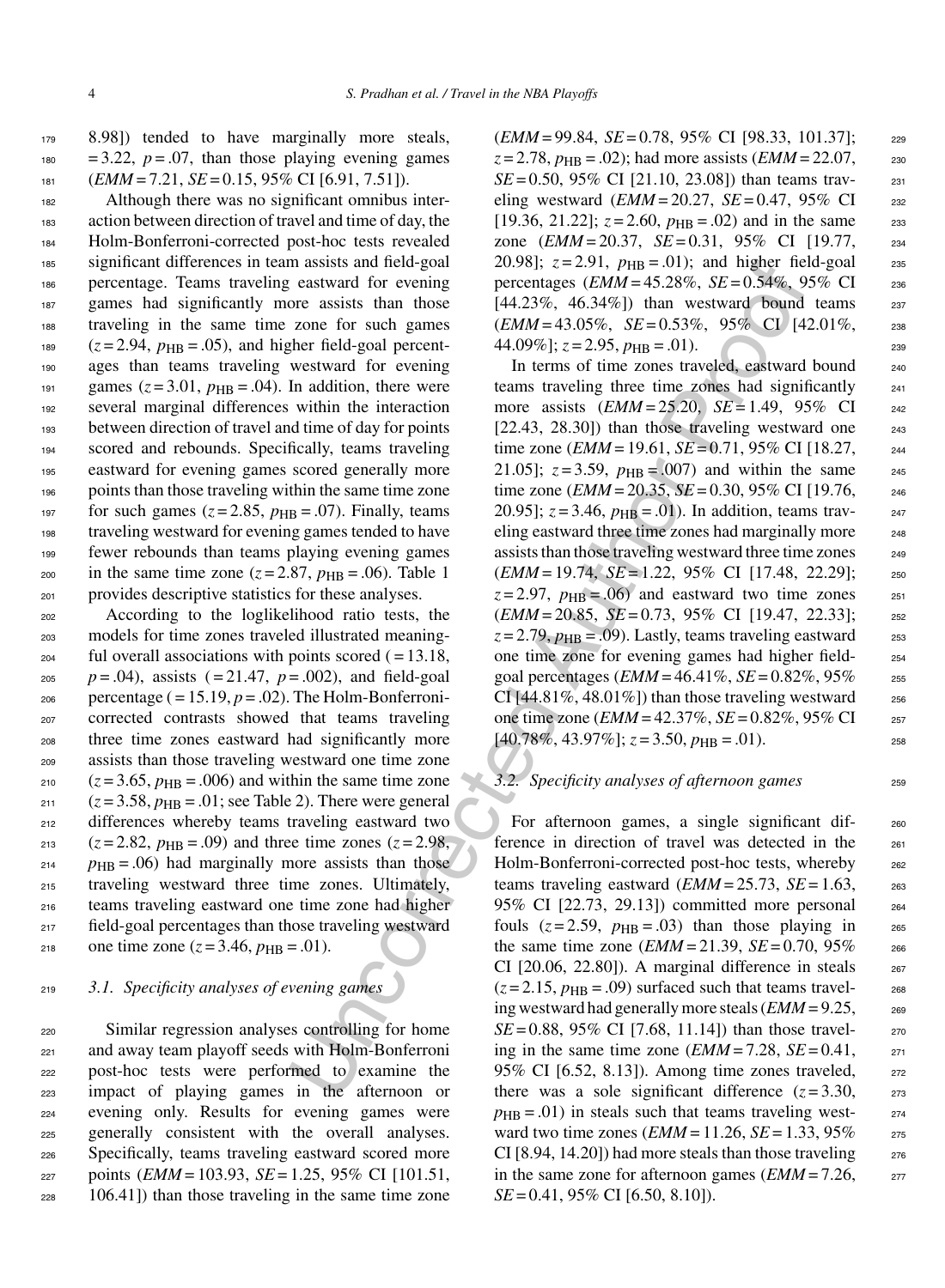| Direction of<br><b>Travel</b>                                                                   |            |           | Westward              |         |            |         | Same time zone |              | Eastward   |         |            |          |  |
|-------------------------------------------------------------------------------------------------|------------|-----------|-----------------------|---------|------------|---------|----------------|--------------|------------|---------|------------|----------|--|
| Time of Day                                                                                     |            | Afternoon | $\overline{E}$ vening |         | Afternoon  |         | Evening        |              | Afternoon  |         | Evening    |          |  |
| Outcome                                                                                         | <b>EMM</b> | 95%       | <b>EMM</b>            | 95%     | <b>EMM</b> | 95%     | <b>EMM</b>     | 95%          | <b>EMM</b> | 95%     | <b>EMM</b> | 95%      |  |
|                                                                                                 | (SE)       | CI        | (SE)                  | CI      | (SE)       | CI      | (SE)           | CI           | (SE)       | CI      | (SE)       | CI       |  |
| Winning                                                                                         | .357       | 1.139.    | .385                  | [.290,  | .533       | 1.376,  | .329           | [.269, .395] | .324       | [.111,  | .427       | [.327,   |  |
| Percentage                                                                                      | (.145)     | .6561     | (.052)                | .490]   | (.081)     | .6841   | (.032)         |              | (.15)      | .6471   | (.053)     | .533]    |  |
| Points Scored                                                                                   | 97.49      | [91.42,   | 100.43                | [98.13, | 100.01     | [96.59, | 99.80          | [98.33,      | 104.98     | [97.79, | 103.92     | [101.53, |  |
|                                                                                                 | (3.20)     | 103.961   | (1.19)                | 102.791 | (1.77)     | 103.55] | (0.76)         | 101.31       | (3.80)     | 112.711 | (1.23)     | 106.37]  |  |
| Field-Goal                                                                                      | 43.58      | [40.75,   | 43.01                 | [41.98, | 43.97      | [42.42, | 44.26          | [43.59,      | 47.05      | [43.83, | 45.26      | [44.21,  |  |
| Percentage                                                                                      | (1.44)     | 46.40]    | (0.53)                | 44.04]  | (0.79)     | 45.51]  | (0.34)         | 44.92]       | (1.64)     | 50.27]  | (0.54)     | 46.31]   |  |
| Three-Point                                                                                     | 31.43      | [26.39,   | 34.52                 | [32.68, | 34.21      | [31.46, | 34.75          | [33.57,      | 30.53      | [24.79, | 36.03      | [34.16,  |  |
| Percentage                                                                                      | (2.57)     | 36.46]    | (0.94)                | 36.36]  | (1.40)     | 36.97]  | (0.60)         | 35.931       | (2.93)     | 36.28]  | (0.96)     | 37.91]   |  |
| Free-Throw                                                                                      | 75.09      | [69.04,   | 76.53                 | [74.31, | 77.40      | [74.09, | 75.72          | [74.30,      | 74.78      | [67.88, | 75.21      | [72.96,  |  |
| Percentage                                                                                      | (3.09)     | 81.14]    | (1.13)                | 78.74]  | (1.69)     | 80.711  | (0.72)         | 77.141       | (3.52)     | 81.69]  | (1.15)     | 77.47]   |  |
| Offensive                                                                                       | 8.90       | [7.20,    | 10.55                 | [9.81,  | 10.02      | [8.97,  | 9.78           | [9.32,       | 9.79       | [7.75,  | 9.80       | [9.08,   |  |
| Rebounds                                                                                        | (0.96)     | 11.001    | (0.39)                | 11.35   | (0.57)     | 11.191  | (0.24)         | 10.261       | (1.16)     | 12.36]  | (0.38)     | 10.58]   |  |
| Defensive                                                                                       | 33.06      | [30.06,   | 33.50                 | [32.37, | 32.32      | [30.67, | 31.91          | [31.20,      | 34.59      | [31.13, | 32.60      | [31.46,  |  |
| Rebounds                                                                                        | (1.61)     | 36.361    | (0.59)                | 34.68]  | (0.86)     | 34.051  | (0.37)         | 32.64]       | (1.86)     | 38.42]  | (0.59)     | 33.78]   |  |
| Total                                                                                           | 41.96      | [38.57,   | 43.96                 | [42.66, | 42.12      | [40.24, | 41.69          | [40.87,      | 44.36      | [40.42, | 42.42      | [41.12,  |  |
| Rebounds                                                                                        | (1.81)     | 45.661    | (0.68)                | 45.31]  | (0.98)     | 44.10]  | (0.42)         | 42.52]       | (2.10)     | 48.67]  | (0.67)     | 43.76]   |  |
| Assists                                                                                         | 19.56      | [17.23,   | 20.26                 | [19.36, | 19.85      | [18.53] | 20.35          | [19.77,      | 23.10      | [20.22, | 22.04      | [21.09,  |  |
|                                                                                                 | (1.27)     | 22.21]    | (0.47)                | 21.21]  | (0.70)     | 21.261  | (0.30)         | 20.95]       | (1.57)     | 26.39]  | (0.50)     | 23.04]   |  |
| <b>Steals</b>                                                                                   | 9.07       | [7.45,    | 7.47                  | [6.90,  | 7.36       | [6.54]  | 7.09           | [6.73,       | 7.79       | [6.13,  | 7.07       | [6.52,   |  |
|                                                                                                 | (0.91)     | 11.05     | (0.30)                | 8.07]   | (0.44)     | 8.28]   | (0.19)         | 7.461        | (0.95)     | 9.891   | (0.29)     | 7.67]    |  |
| <b>Blocks</b>                                                                                   | 4.86       | [3.65,    | 4.42                  | [3.97,  | 4.10       | [3.47,  | 4.49           | [4.19,       | 4.64       | [3.35,  | 4.85       | [4.37,   |  |
|                                                                                                 | (0.71)     | 6.471     | (0.24)                | 4.921   | (0.34)     | 4.83]   | (0.16)         | 4.81         | (0.77)     | 6.41]   | (0.26)     | 5.39]    |  |
| Turnovers                                                                                       | 14.86      | [12.37,   | 13.36                 | [12.47, | 13.79      | [12.43, | 14.05          | [13.45,      | 14.00      | [11.29, | 13.66      | [12.73,  |  |
|                                                                                                 | (1.39)     | 17.861    | (0.47)                | 14.32]  | (0.73)     | 15.29]  | (0.32)         | 14.68]       | (1.54)     | 17.37]  | (0.49)     | 14.65]   |  |
| Personal Fouls                                                                                  | 22.38      | [19.95,   | 21.26                 | [20.36, | 21.39      | [20.06, | 21.67          | [21.09,      | $25.53 -$  | [22.57, | 22.55      | [21.61,  |  |
|                                                                                                 | (1.32)     | 25.11]    | (0.47)                | 22.20]  | (0.70)     | 22.811  | (0.30)         | 22.281       | (1.60)     | 28.861  | (0.49)     | 23.541   |  |
| <i>Note.</i> EMM = Estimated Marginal Means. $SE =$ Standard Error. $CI =$ Confidence Interval. |            |           |                       |         |            |         |                |              |            |         |            |          |  |

Table 1Outcome Estimated Marginal Means Based on Direction of Travel and Time of Day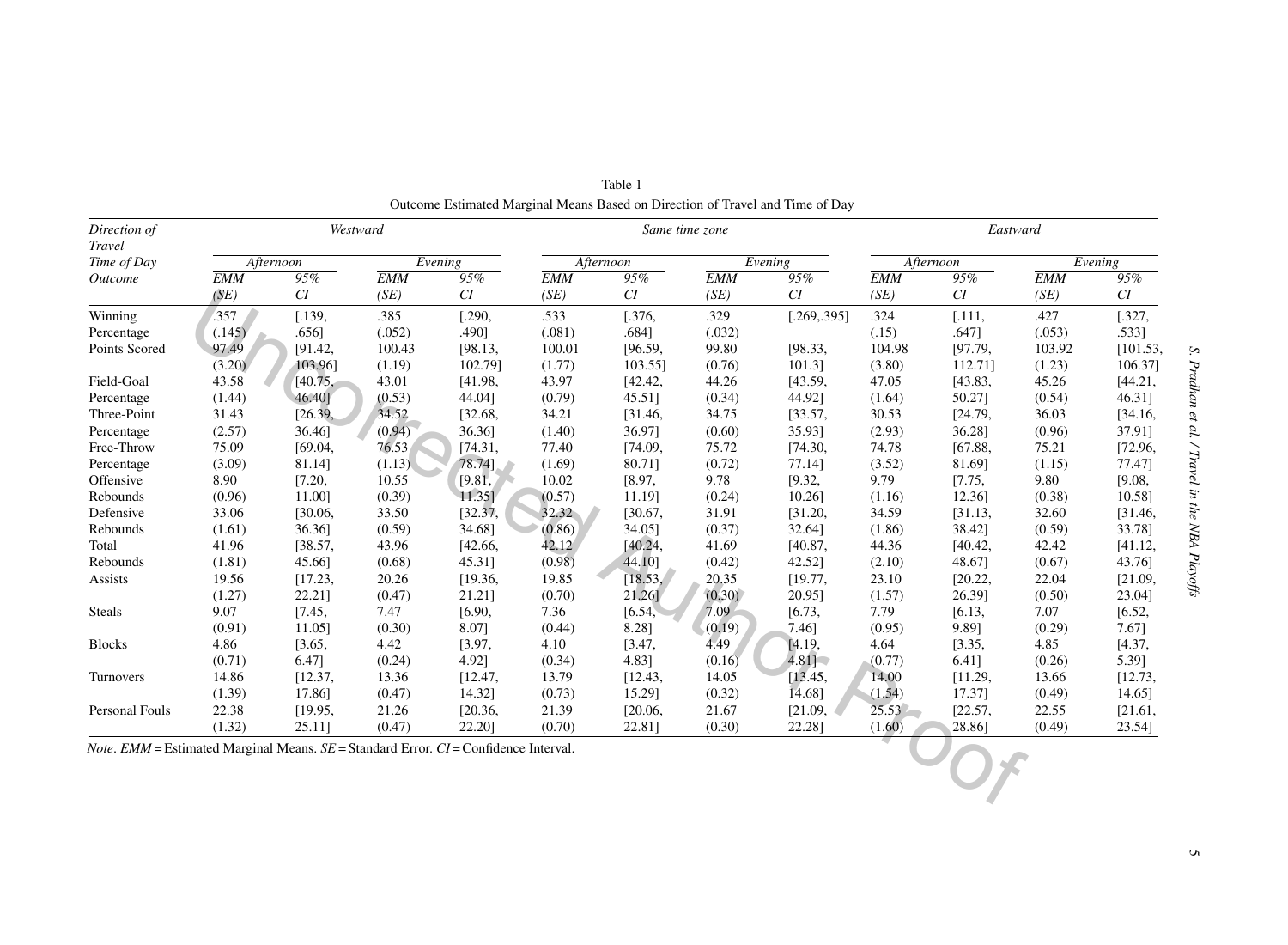| <b>Direction</b> | Westward                     |           |                            |         |                           |         |            | Same time zone |            | Eastward                               |            |                |                  |          |  |  |
|------------------|------------------------------|-----------|----------------------------|---------|---------------------------|---------|------------|----------------|------------|----------------------------------------|------------|----------------|------------------|----------|--|--|
| Time Zones       | Three time zones<br>traveled |           | Two time zones<br>traveled |         | One time zone<br>traveled |         |            |                |            | $\overline{One}$ time zone<br>traveled |            | Two time zones | Three time zones |          |  |  |
| <b>Traveled</b>  |                              |           |                            |         |                           |         |            |                |            |                                        |            | traveled       |                  | traveled |  |  |
| Outcome          | <b>EMM</b>                   | 95%       | <b>EMM</b>                 | 95%     | <b>EMM</b>                | 95%     | <b>EMM</b> | 95%            | <b>EMM</b> | 95%                                    | <b>EMM</b> | 95%            | <b>EMM</b>       | 95%      |  |  |
|                  | (SE)                         | CI        | (SE)                       | CI      | (SE)                      | CI      | (SE)       | CI             | (SE)       | CI                                     | (SE)       | CI             | (SE)             | CI       |  |  |
| Winning          | .444                         | [.210,    | .312                       | [.191,  | .440                      | [.299,  | 0.359      | 1.302,         | .449       | 1.306,                                 | .354       | [.231,         | .575             | 1.297,   |  |  |
| Percentage       | (.136)                       | .6991     | (.071)                     | .4641   | (.077)                    | .5911   | (.030)     | .4211          | (.078)     | .6021                                  | (.070)     | .5011          | (.146)           | .813]    |  |  |
| Points Scored    | 102.61                       | [96.55,   | 101.56                     | [98.34, | 97.82                     | [94.56, | 99.80      | [98.44,        | 103.65     | [100.23,                               | 104.30     | [100.94,       | 104.42           | [97.91,  |  |  |
|                  | (3.19)                       | 109.05]   | (1.67)                     | 104.89  | (1.69)                    | 101.191 | (0.70)     | 101.18]        | (1.77)     | 107.19]                                | (1.74)     | 107.771        | (3.43)           | 111.35]  |  |  |
| Field-Goal       | 42.45                        | [39.71,   | 43.64                      | [42.20, | 42.65                     | [41.16, | 44.23      | [43.62,        | 46.41      | [44.89,                                | 44.84      | [43.35,        | 43.96            | [41.04,  |  |  |
| Percentage       | (1.39)                       | $45.18$ ] | (0.73)                     | 45.071  | (0.76)                    | 44.15]  | (0.31)     | 44.841         | (0.77)     | 47.92]                                 | (0.76)     | 46.32]         | (1.49)           | 46.87]   |  |  |
| Three-Point      | 33.22                        | [28.32,   | 34.09                      | [31.51, | 34.51                     | [31.82, | 34.68      | [33.58,        | 35.56      | [32.85,                                | 34.79      | [32.13,        | 37.90            | [32.66,  |  |  |
| Percentage       | (2.50)                       | 38.13]    | (1.32)                     | 36.68]  | (1.37)                    | 37.19]  | (0.56)     | 35.78]         | (1.38)     | 38.27]                                 | (1.36)     | 37.45]         | (2.67)           | 43.13]   |  |  |
| Free-Throw       | 78.18                        | [72.33,   | 74.80                      | [71.71, | 77.58                     | [74.37] | 75.93      | [74.63,        | 73.91      | [70.67,                                | 75.50      | [72.32,        | 79.08            | [72.83,  |  |  |
| Percentage       | (2.99)                       | 84.04]    | (1.57)                     | 77.88]  | (1.63)                    | 80.78]  | (0.67)     | 77.24]         | (1.65)     | 77.15]                                 | (1.62)     | 78.68]         | (3.19)           | 85.33]   |  |  |
| Offensive        | 12.35                        | [10.24,   | 10.95                      | [9.90,  | $9.19 -$                  | [8.23,  | 9.79       | [9.37,         | 9.53       | [8.54,                                 | 10.01      | [9.00,         | 10.11            | [8.16,   |  |  |
| Rebounds         | (1.18)                       | 14.901    | (0.56)                     | 12.101  | (0.52)                    | 10.26   | (0.22)     | 10.231         | (0.54)     | 10.641                                 | (0.54)     | 11.14]         | (1.10)           | 12.51]   |  |  |
| Defensive        | 32.78                        | [29.88,   | 32.94                      | [31.37, | 34.16                     | [32.51] | 32.00      | [31.34,        | 33.49      | [31.84,                                | 32.68      | [31.08,        | 30.57            | [27.62,  |  |  |
| Rebounds         | (1.55)                       | 35.97]    | (0.82)                     | 34.58]  | (0.86)                    | 35.891  | (0.34)     | 32.67]         | (0.86)     | 35.23]                                 | (0.83)     | 34.35]         | (1.59)           | 33.85]   |  |  |
| Total            | 45.13                        | [41.67,   | 43.90                      | [42.09, | 43.13                     | [41.27, | 41.75      | [41.00,        | 43.02      | [41.14,                                | 42.70      | [40.87,        | 40.71            | [37.25,  |  |  |
| Rebounds         | (1.84)                       | 48.88]    | (0.95)                     | 45.80]  | (0.97)                    | 45.07]  | (0.39)     | 42.52]         | (0.98)     | 44.981                                 | (0.95)     | 44.61]         | (1.85)           | 44.50]   |  |  |
| Assists          | 19.75                        | [17.50,   | 20.88                      | [19.62, | 19.65                     | [18.39, | 20.25      | [19.72,        | 22.15      | [20.79,                                | 21.33      | [20.02,        | 25.18            | [22.45,  |  |  |
|                  | (1.22)                       | 22.28]    | (0.66)                     | 22.22]  | (0.67)                    | 21.00]  | (0.28)     | 20.80]         | (0.72)     | 23.60]                                 | (0.69)     | 22.721         | (1.48)           | 28.26]   |  |  |
| <b>Steals</b>    | 8.97                         | [7.40,    | 7.80                       | [7.01,  | 7.10                      | [6.33,  | 7.12       | [6.79]         | 7.03       | [6.25,                                 | 7.49       | [6.70,         | 6.31             | [4.99,   |  |  |
|                  | (0.88)                       | 10.87]    | (0.43)                     | 8.69]   | (0.42)                    | 7.971   | (0.17)     | $7.46$ ].      | (0.42)     | 7.91]                                  | (0.43)     | 8.381          | (0.76)           | 7.99]    |  |  |
| <b>Blocks</b>    | 4.83                         | [3.65,    | 4.38                       | [3.76,  | 4.48                      | [3.84,  | 4.42       | [4.15,         | 4.54       | [3.89,                                 | 4.95       | [4.27,         | 5.49             | [4.14,   |  |  |
|                  | (0.69)                       | 6.39]     | (0.34)                     | 5.10]   | (0.35)                    | 5.22]   | (0.14)     | 4.71]          | (0.36)     | 5.311                                  | (0.37)     | 5.731          | (0.79)           | 7.281    |  |  |
| Turnovers        | 13.39                        | [11.17,   | 14.29                      | [13.01, | 12.74                     | [11.50, | 14.01      | [13.45,        | 13.19      | [11.91]                                | 14.44      | [13.09,        | 12.73            | [10.45,  |  |  |
|                  | (1.24)                       | $16.05$ ] | (0.69)                     | 15.711  | (0.66)                    | 14.11]  | (0.29)     | 14.59]         | (0.69)     | 14.61]                                 | (0.72)     | 15.92]         | (1.28)           | 15.50]   |  |  |
| Personal Fouls   | 20.9                         | [18.60,   | 22.17                      | [20.89, | 20.75                     | [19.48, | 21.60      | [21.06,        | 21.95      | [20.62,                                | 23.19      | [21.85,        | 24.88            | [22.18,  |  |  |
|                  | (1.24)                       | 23.49]    | (0.67)                     | 23.52]  | (0.67)                    | 22.11]  | (0.28)     | 22.16]         | (0.70)     | 23.36]                                 | (0.71)     | 24.62]         | (1.46)           | 27.90]   |  |  |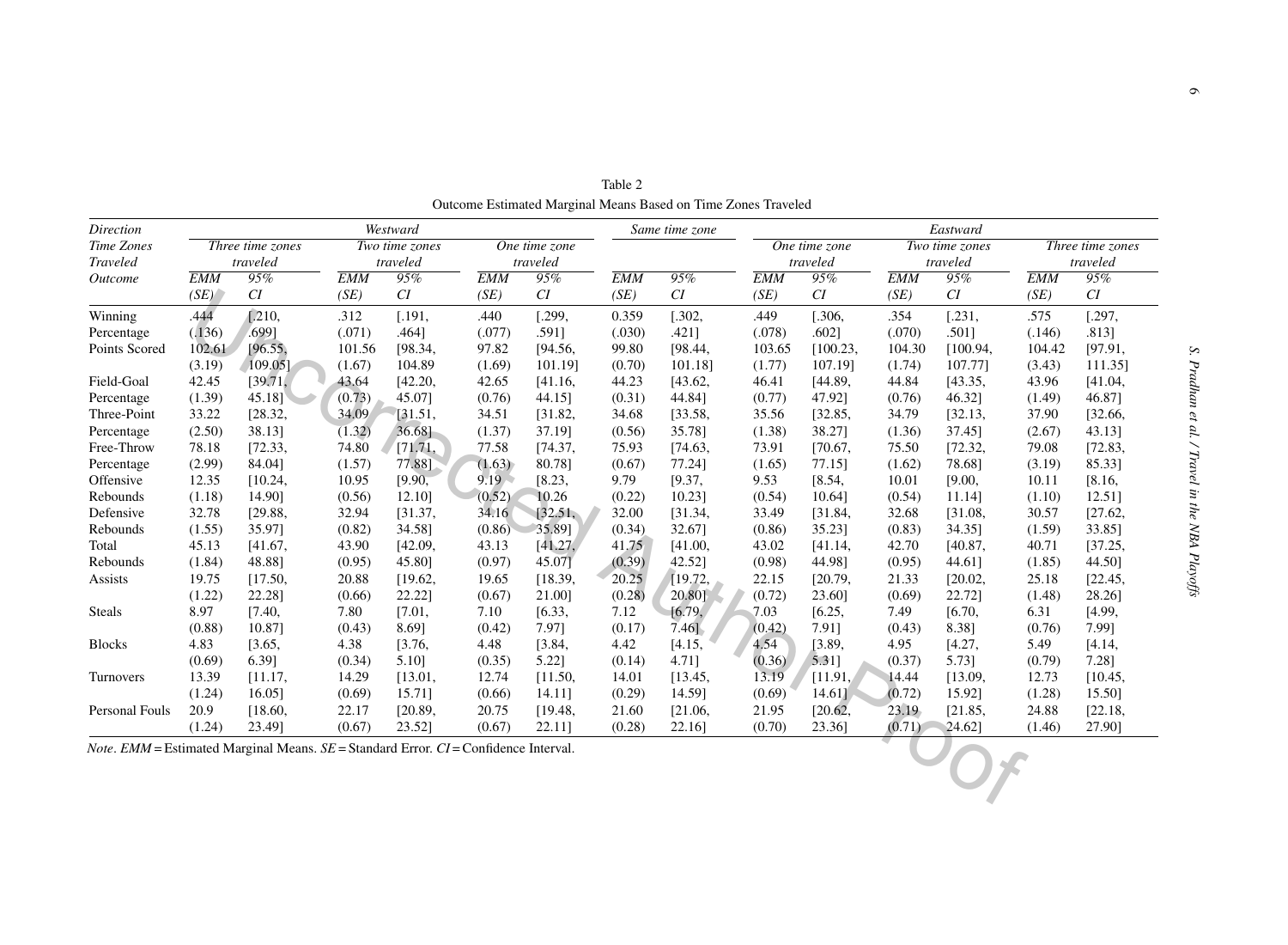## <sup>278</sup> **4. Discussion**

 Adjustment to travel and time changes appear to influence in-game performances during the NBA playoffs. Teams traveling eastward had more assists, committed more personal fouls, and achieved a higher field-goal percentage than teams traveling westward. Among evening games, teams traveling eastward scored more points than those who traveled within the same time zone. These findings are relatively consistent with the results from previous studies indi- cating that there is an advantage for teams traveling eastward and a disadvantage for teams traveling west- ward. Our study also emphasizes findings by Roy and Forest (2018) such that the number of time zones in addition to eastward or westward travel affects the strength of the advantage or disadvantage for teams. In our study, traveling eastward three time zones yielded more assists than traveling eastward two time zones. However, we also found that personal fouls increased with eastward travel, which can be viewed as a negative outcome for teams. Nevertheless, fouls are often strategically used during the end of close games to grant trailing teams more possessions. The goal of such intentional fouls is to commit these against opposing players who are poor free-throw shooters in the hopes of mounting a comeback late in a game (Caudill, Mixon, & Wallace, 2014). Thus, the complexities of personal fouls require further study. We suggest future research parse out intentional or strategic-type fouls from pure defensive errors in order to better evaluate their relationship to travel.

 Circadian rhythm misalignment clearly affects the overall performance of professional athletes. Find-311 ings by Song, Severini, and Allada (2017) concluded 312 that the impact of circadian misalignment in Major League Baseball (MLB) players due to jet lag can be detected in home runs allowed. Naturally, there is also variation among individual performance when isolating circadian rhythm effects, which indicates 317 that circadian disruption can produce different per-318 formance results (Kline, 2006). Our study judges the effects of circadian misalignment mainly through jet lag and schedule demands in seven-game series in the NBA. It differs from previous research in that, we are measuring performance outcomes that the team is active in producing such as scoring, assists, steals, and the like and not measuring a particular team's peak versus their worst performance. Our study supports findings that teams playing closer to their circadian peak had an advantage when heading into a play-off game (Smith, 2013, Thun, 2015). However, we

acknowledge that our results are limited by the lack 329 of actual sleep data. Previous research by Mah, Mah, 330 Kezirian, and Dement  $(2011)$  on collegiate basketball  $331$ players showed that sleep extension can produce posi-<br>332 tive effects in reducing their reaction and sprint times,  $333$ while raising their shooting percentages. If available,  $334$ it would be useful to consider sleep duration as a fac-<br>335 tor when examining not only team performance, but  $336$ also individual player performance.

Imstracting vestward<br>
In would be useful to consider sleep duration<br>
Instracting eastward<br>
In two two examining not only team performance.<br>
See who travelably also individual player performance.<br>
In findings are elatively Future directions for this research may involve 338 observing the circadian influence in only champi- <sup>339</sup> onship rounds of the NBA and other sports league's 340 playoffs to better address how extended rest could 341 play a role in travel and time of play. In our study 342 though, we were limited by two teams being over-<br>343 represented in the Finals during the period examined <sub>344</sub> (i.e., the Cleveland Cavaliers and Golden State War- <sup>345</sup> riors). We encourage prospective research to perform  $346$ more comprehensive investigations that both account 347 for varying playoff formats over time and capture 348 a greater proportion of teams in a particular sports 349 league. In addition, other variables like injury, ill-<br>s<sub>50</sub> ness, and other absenteeism should be addressed in 351 determining the role that the circadian rhythm plays  $352$ in not only wins, but also in-game performance met-<br>353 rics. Furthermore, it would be beneficial to note which  $354$ players experienced injury or reported symptoms 355 after travel between time zones. Another direction 356 to take this work would be to analyze which travel 357 conditions create the fewest advantages or disadvan-<br><sub>358</sub> tages to provide a solution for greater parity in game 359 scheduling. Future work could also compound this 360 with other factors like data on fan attendance during  $361$ certain days of the week and times in the day. Rework-<br>362 ing the league schedule is a difficult task due to many  $363$ factors, but changes could rectify and mitigate issues  $364$ in travel and fatigue risks.

Overall, the circadian rhythm can be shifted, and  $366$ there are countermeasures (e.g., changing practice  $367$ schedules, enhanced lighting, caffeine, etc.) to pre-<br>see vent or at least reduce the negative effects associated 369 with circadian misalignment. Some individual teams  $370$ and players in the NBA have acknowledged the 371 effect of sleep and circadian disruption. For exam-<br>372 ple, players like LeBron James, Tobias Harris, Andre 373 Iguodala, CJ McCollum, and Kent Bazemore have 374 publicly recognized the influence of sleep (Holmes,  $375$ 2019). Thus, it may be useful for teams to proactively  $376$ begin pre-adapting their biological clocks in order  $377$ to better prepare for travel. As the research contin-<br> $378$ ues to link sports performance and sleep, teams must  $379$ consider the influence of circadian misalignment, 380